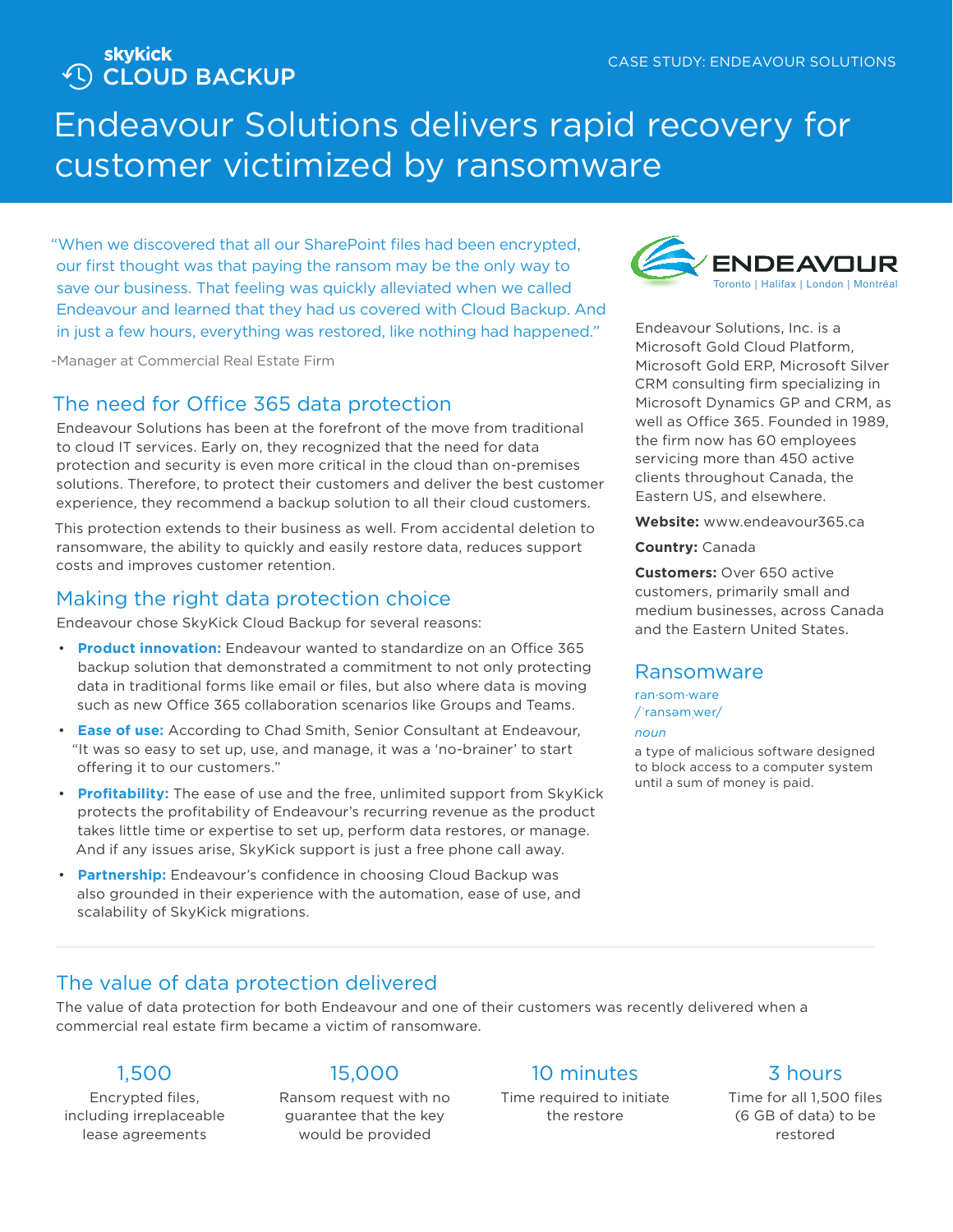

"When the phone call first came in, they were terrified. When they tried to access their files all the user would see was that every file had a new file extension and a little lock symbol."

Chad Smith, Senior Consultant at Endeavour

"The restore was very easy, straightforward, and efficient. In the end, the only data not recoverable was from the two hours since the last automated backup. We were able to restore everything else. By the time we finished restoring their data the customer was very, very happy that we had Cloud Backup in place."

Chad Smith, Senior Consultant at Endeavour

### **Situation**

### The attack

In early 2018, a customer of Endeavour Solutions, a commercial real estate management firm, was hit by ransomware, a type of malware that encrypts files, making them inaccessible without a key to unencrypt the files. It quickly spread to a SharePoint document library in Office 365 that housed all their lease agreements and related legal documentation, including many irreplaceable files which form the foundation of their business. Attached to each of the 1,500 encrypted files was a ransom request for \$15,000 to unencrypt the files.

The company was left with what seemed like the only option to save their business: Pay the \$15,000 ransom with no guarantee that the key would be provided.

#### The panic

They immediately called Endeavour, hoping they could do something to rescue them from the attack. "When the phone call first came in," recalls Smith, "they were terrified. When they tried to access their files all the user would see was that every file had a new file extension and a little lock symbol."

At a minimum, losing their lease agreements would have exposed the company to substantial financial and legal risk. At worst, it could have put them out of business.

### Solution

Fortunately, long before the ransomware attack took place, Endeavour educated the real estate company on the risks of data loss and the need for a backup solution and recommended SkyKick Cloud Backup as they do for all their Office 365 customers, and they agreed to that recommendation.

#### The choice for Cloud Backup

The foundation for Endeavour's selection of SkyKick Cloud Backup was their positive experience with SkyKick for migrations to Office 365. After testing the solution internally, Endeavour's engineers found Cloud Backup provided the same comprehensiveness and simplicity as SkyKick Migrations and included the same level of support.

These features are even more critical for a recurring revenue service, as profitability and scalability can be largely dependent on the cost to support the solution. Their testing, combined with their previous experience and partnership with SkyKick, sealed their decision.

#### Cloud Backup in action

#### **Fast and easy restore**

Upon receiving the call from their customer, it took Endeavour just a few minutes to initiate the restore, and then only a few hours for all the backedup files to be restored exactly as they were. According to Smith, "The restore was very easy, straightforward, and efficient."

#### **Comprehensive restore**

Due to the frequency of daily backups, very little data was not recoverable. Many Office 365 backup solutions only perform one to three backups per day whereas Cloud Backup performs up to six. This frequency limited the length